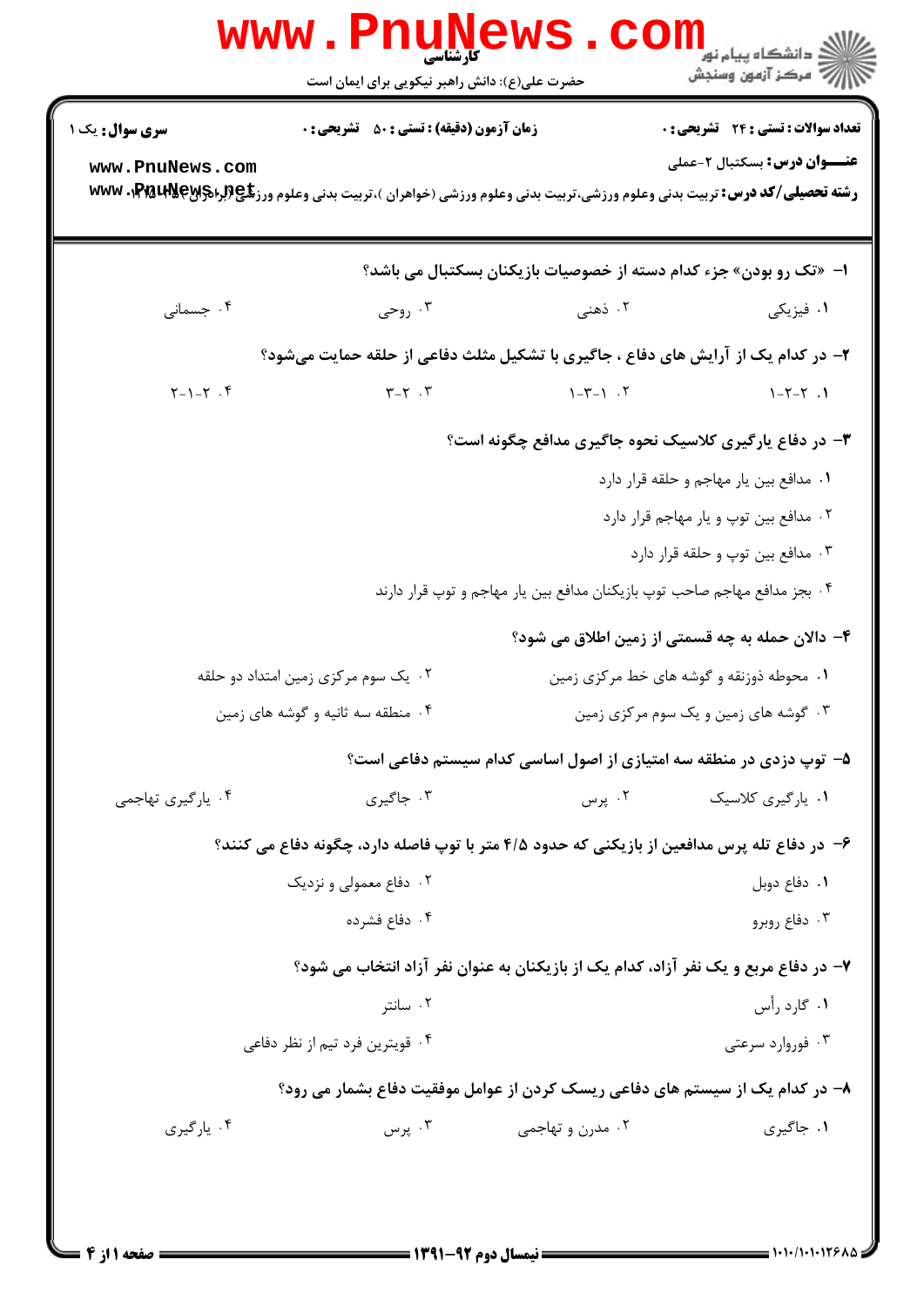| www                                                                                                                                            | حضرت علی(ع): دانش راهبر نیکویی برای ایمان است                                                       |                                               | <mark>د</mark> دانشگاه پيام نو <mark>ر</mark><br>" مرڪز آزمون وسنڊش                                                                                                       |  |  |
|------------------------------------------------------------------------------------------------------------------------------------------------|-----------------------------------------------------------------------------------------------------|-----------------------------------------------|---------------------------------------------------------------------------------------------------------------------------------------------------------------------------|--|--|
| <b>سری سوال : ۱ یک</b>                                                                                                                         | <b>زمان آزمون (دقیقه) : تستی : 50 ٪ تشریحی : 0</b>                                                  |                                               | <b>تعداد سوالات : تستی : 24 گشریحی : 0</b>                                                                                                                                |  |  |
| www.PnuNews.com                                                                                                                                |                                                                                                     |                                               | <b>عنـــوان درس:</b> بسکتبال ۲-عملی<br><b>رشته تحصیلی/کد درس:</b> تربیت بدنی وعلوم ورزشی،تربیت بدنی وعلوم ورزشی (خواهران )،تربیت بدنی وعلوم ورز <b>تلچ(براه۱۶۳۹۰، www</b> |  |  |
| ۹- در آرایش حمله ای ۴-۱ مهاجمین از طریق چه حرکاتی به زیر حلقه حریف نفوذ می کنند؟                                                               |                                                                                                     |                                               |                                                                                                                                                                           |  |  |
|                                                                                                                                                | ۰۲ تعويض جا                                                                                         |                                               | ۰۱ دریافت توپ از گوشه ها در زیر حلقه                                                                                                                                      |  |  |
|                                                                                                                                                | ۰۴ پاس برو و بلاک                                                                                   |                                               | ۰۳ توپ برگشتی                                                                                                                                                             |  |  |
| <b>۱۰</b> آرایش حمله ای نعلی برای چه تیم هایی مناسب است؟                                                                                       |                                                                                                     |                                               |                                                                                                                                                                           |  |  |
| ۰۱ تیم های که از بازیکن گارد رأس ماهری برخوردارند                                                                                              |                                                                                                     |                                               |                                                                                                                                                                           |  |  |
| ۰۲ تیم های که از بازیکن سانتر ماهری برخوردارند                                                                                                 |                                                                                                     |                                               |                                                                                                                                                                           |  |  |
|                                                                                                                                                |                                                                                                     |                                               | ۰۳ تیم های که از بازیکن سانتر ماهری برخوردار نیستند                                                                                                                       |  |  |
|                                                                                                                                                |                                                                                                     |                                               | ۰۴ تیم های که از بازیکن گارد رأس ماهری برخوردار نیستند                                                                                                                    |  |  |
|                                                                                                                                                |                                                                                                     |                                               | 11- چگونه یک مهاجم می تواند اجرای «دبل تیم» را توسط مدافعین به حداقل برساند؟                                                                                              |  |  |
|                                                                                                                                                |                                                                                                     |                                               | ٠١. بايد حتى الامكان در گوشه هاى زمين حركت كند                                                                                                                            |  |  |
|                                                                                                                                                | ۰۲ باید حتی الامکان در قسمت های میانی زمین حرکت کند                                                 |                                               |                                                                                                                                                                           |  |  |
|                                                                                                                                                |                                                                                                     |                                               | ۰۳ باید حتی الامکان از طرف قوی زمین به سمت ضعیف زمین حرکت کند                                                                                                             |  |  |
|                                                                                                                                                |                                                                                                     |                                               | ۰۴ باید با حرکت مستمر و مداوم از ایستادن در یک نقطه از زمین خودداری کند                                                                                                   |  |  |
|                                                                                                                                                |                                                                                                     |                                               | ۱۲- کدام یک از حرکات حمله ای در بسکتبال شبیه حرکت یک ، دو فوتبال است؟                                                                                                     |  |  |
| ۰۲ پاس برو با رد شدن از پشت توپ                                                                                                                |                                                                                                     | ۰۱ پاس برو با گذشتن از پشت مدافع              |                                                                                                                                                                           |  |  |
| ۰۴ پاس برو با رفتن برای بلاک صاحب توپ                                                                                                          |                                                                                                     | ۰۳ پاس برو یا بده برو                         |                                                                                                                                                                           |  |  |
| ۱۳– در کدام یک از آرایش های حمله گردش توپ بین گارد رأس و گوشه ها به راحتی صورت می گیرد و سانتر پایین می تواند<br>اقدام به شوت های نزدیک نماید؟ |                                                                                                     |                                               |                                                                                                                                                                           |  |  |
| $1 - f \cdot f$                                                                                                                                | $Y - 1 - Y$ .                                                                                       | $\uparrow - \uparrow - \uparrow$ . $\uparrow$ | $Y - Y$ .                                                                                                                                                                 |  |  |
|                                                                                                                                                | ۱۴- در ضد حمله پس از توپ گیری از سبد بازیکن ریباند کننده در درجه اول توپ را باید به چه کسی پاس دهد؟ |                                               |                                                                                                                                                                           |  |  |
| ۰۴ سانتر                                                                                                                                       | ۰۳ گارد کوچک                                                                                        | ۰۲ فوروارد قدرتی                              | ۰۱ گارد رأس                                                                                                                                                               |  |  |
|                                                                                                                                                |                                                                                                     |                                               |                                                                                                                                                                           |  |  |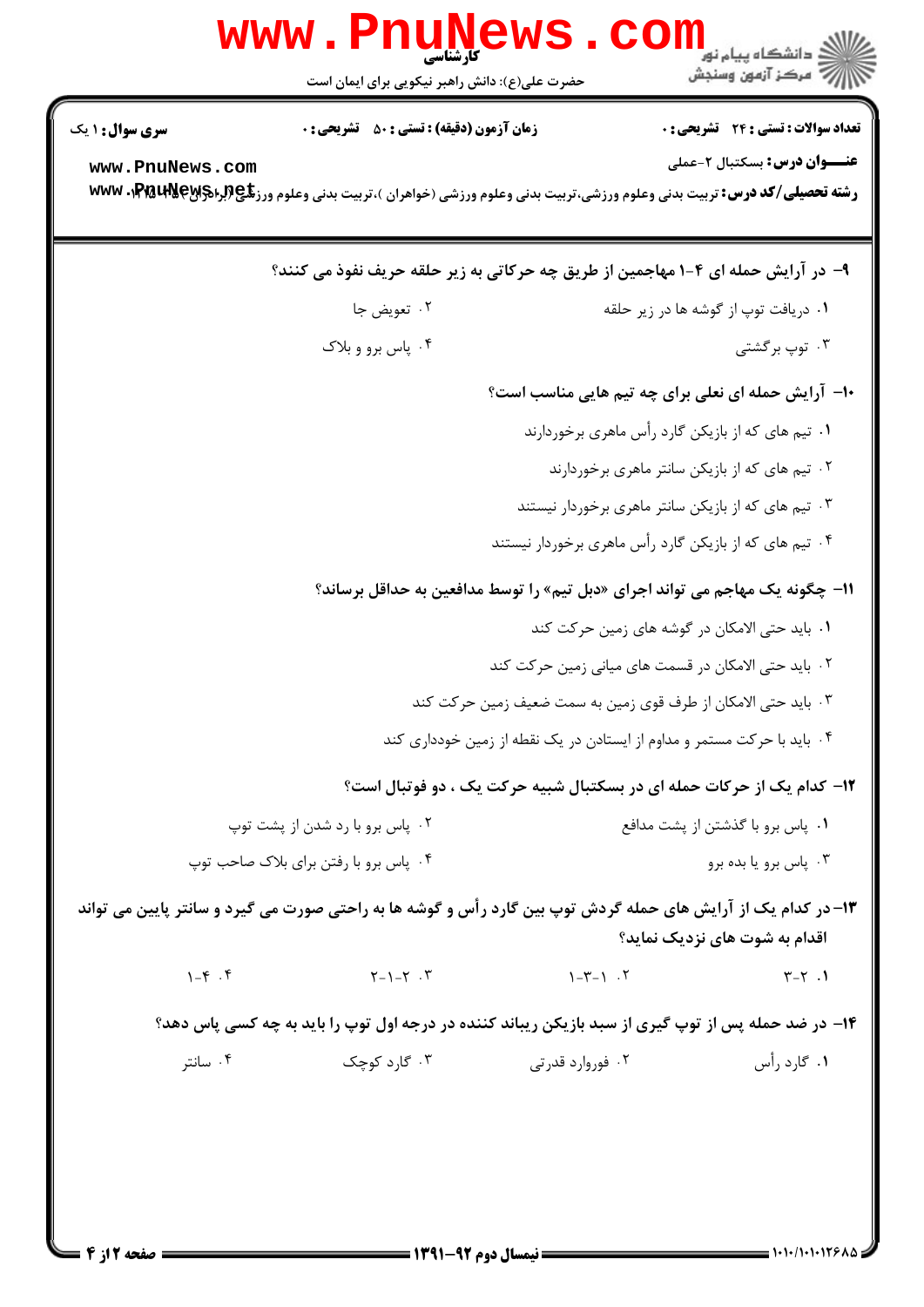|                                                                                                                                 | www.PnuNews.<br><b>کارشناسی</b><br>حضرت علی(ع): دانش راهبر نیکویی برای ایمان است |                                                                                                  | ن<br>ن دانشگاه پیام نور<br>ا<br>رآ مرڪز آزمون وسنڊش                                                                                                                                                                 |  |
|---------------------------------------------------------------------------------------------------------------------------------|----------------------------------------------------------------------------------|--------------------------------------------------------------------------------------------------|---------------------------------------------------------------------------------------------------------------------------------------------------------------------------------------------------------------------|--|
| <b>سری سوال :</b> ۱ یک<br>www.PnuNews.com                                                                                       | <b>زمان آزمون (دقیقه) : تستی : 50 ٪ تشریحی : 0</b>                               |                                                                                                  | تعداد سوالات : تستي : 24 - تشريحي : 0<br><b>عنـــوان درس:</b> بسکتبال ۲-عملی<br><b>رشته تحصیلی/کد درس:</b> تربیت بدنی وعلوم ورزشی،تربیت بدنی وعلوم ورزشی (خواهران )،تربیت بدنی وعلوم ورز <b>تلچ(لِبا%\PRU) WWW.</b> |  |
|                                                                                                                                 |                                                                                  |                                                                                                  | 1۵– کدام عبارت صحیح است؟                                                                                                                                                                                            |  |
|                                                                                                                                 |                                                                                  |                                                                                                  | ٠١ مهمترين امتياز ضد حمله مسئله سرعت عمل است                                                                                                                                                                        |  |
|                                                                                                                                 |                                                                                  | ۰۲ « ست » برنامهی حمله در مقابل دفاع معینی است که از قبل تعیین شده است.                          |                                                                                                                                                                                                                     |  |
|                                                                                                                                 |                                                                                  |                                                                                                  | ۰۳ حمله تابع دفاع است                                                                                                                                                                                               |  |
|                                                                                                                                 |                                                                                  |                                                                                                  | ۰۴ قدیمی ترین سیستم دفاعی در بسکتبال یارگیری است                                                                                                                                                                    |  |
|                                                                                                                                 |                                                                                  |                                                                                                  | ۱۶- برای اینکه یک ورزشکار بتواند تحمل فشار ناشی از مسابقه را بدست آورد، کدام یک از اصول زیر را باید رعایت کند؟                                                                                                      |  |
|                                                                                                                                 | ۰۲ اصل انحصاری بودن تمرین                                                        |                                                                                                  | ۰۱ اصل فراوانی                                                                                                                                                                                                      |  |
|                                                                                                                                 | ۰۴ اصل اختصاصی بودن تمرین                                                        |                                                                                                  | ۰۳ اصل اضافه بار                                                                                                                                                                                                    |  |
|                                                                                                                                 |                                                                                  |                                                                                                  | ۱۷- در کدام مرحله از برنامهی آمادگی جسمانی سالانهی بسکتبالیست ها فعالیت های متنوع و تفریحی قرار میگیرد؟                                                                                                             |  |
|                                                                                                                                 | ۰۲ بعد از فصل مسابقات                                                            |                                                                                                  | ٠١ قبل از فصل مسابقات                                                                                                                                                                                               |  |
|                                                                                                                                 | ۰۴ قبل و بعد از فصل مسابقات                                                      |                                                                                                  | ٠٣ داخل فصل مسابقات                                                                                                                                                                                                 |  |
|                                                                                                                                 |                                                                                  |                                                                                                  | 1۸– هدف از آزمون شوت ایستگاهی چیست؟                                                                                                                                                                                 |  |
| ۰۲ اندازه گیری سرعت شوت نزدیک به سبد                                                                                            |                                                                                  |                                                                                                  | ٠١. اندازه گيري دقت پرتاب آزاد                                                                                                                                                                                      |  |
| ۰۴ اندازه گیری دقت شوت از نقاط و زوایای مختلف                                                                                   |                                                                                  | ۰۳ اندازه گیری دقت شوت نزدیک به سبد                                                              |                                                                                                                                                                                                                     |  |
| ۱۹– در حین آموزش مهارت های بسکتبال اگر ماهیت یک حرکت سرعتی باشد، کدام روش صحیح ترین الگوی حرکت را برای<br>نوآموزان فراهم مىكند؟ |                                                                                  |                                                                                                  |                                                                                                                                                                                                                     |  |
| ۰۴ تصاویر ثابت کتاب                                                                                                             | ۰۳ پوستر آموزشی                                                                  | ۰۲ مربی                                                                                          | <b>۱</b> . نمایش فیلم                                                                                                                                                                                               |  |
|                                                                                                                                 |                                                                                  | <b>۲۰</b> - ثبت خطاهای شخصی و فنی بازیکنان بر عهده چه کسی است؟                                   |                                                                                                                                                                                                                     |  |
| ۰۴ داور                                                                                                                         | ۰۳ ناظر مسابقه                                                                   | ۰۲ سرداور                                                                                        | ۰۱ منشی                                                                                                                                                                                                             |  |
|                                                                                                                                 |                                                                                  | <b>۲۱</b> - اگر بازیکنی تماشاچیان را تحریک کند ، داوران چه نوع جریمه ای برای او در نظر می گیرند؟ |                                                                                                                                                                                                                     |  |
| ٠. خطاي فني و بازيكن خاطي از زمين اخراج مي گردد                                                                                 |                                                                                  |                                                                                                  |                                                                                                                                                                                                                     |  |
| ۰۲ خطای فنی و دو پرتاب پنالتی به تیم مقابل واگذار می گردد                                                                       |                                                                                  |                                                                                                  |                                                                                                                                                                                                                     |  |
| ۰۳ خطای فنی و یک پرتاب آزاد به تیم مقابل واگذار می گردد                                                                         |                                                                                  |                                                                                                  |                                                                                                                                                                                                                     |  |
| ۰۴ از پشت خط طولی یا عرضی زمین توپ در اختیار تیم مقابل قرار می گیرد                                                             |                                                                                  |                                                                                                  |                                                                                                                                                                                                                     |  |
|                                                                                                                                 |                                                                                  |                                                                                                  |                                                                                                                                                                                                                     |  |

1.1.1.1.1268